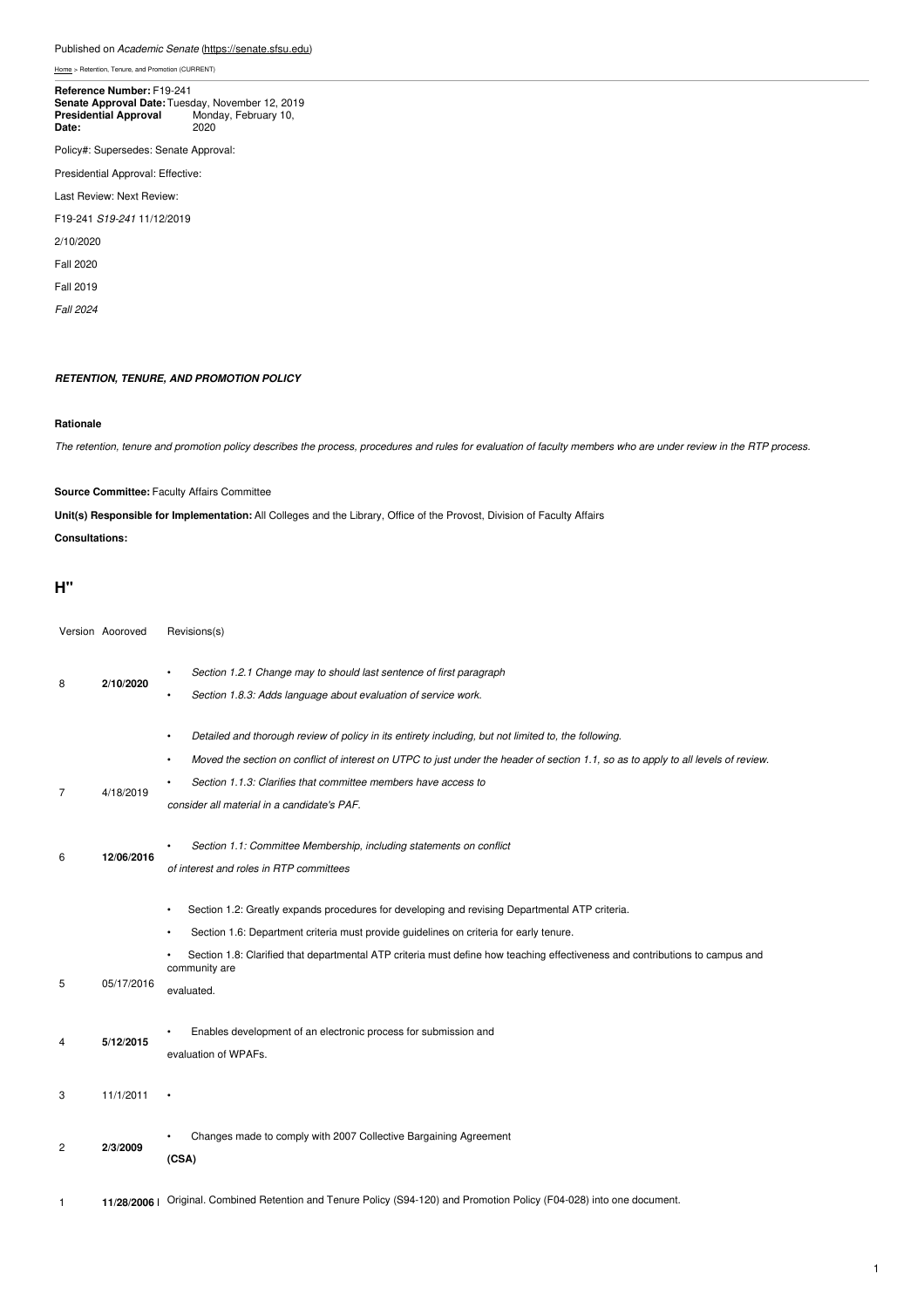**Table of Contents** *(List policy headings, as defined below)*

| 1.1:    | <b>COMMITTEE MEMBERSHIP</b>                                                  |  |
|---------|------------------------------------------------------------------------------|--|
| 1.1.1   | Department peer review committee structure                                   |  |
| 1.1.2   | The University Tenure and Promotions Committee (UTPC)                        |  |
| 1.1.3   | University Tenure and Promotion Committee (UTPC) Charge                      |  |
| 1.2     | GENERAL PRINCIPLES AND PROCEDURES FOR RETENTION, TENURE, AND PROMOTION (RTP) |  |
| 1.2.1   | Department Criteria for Retention, Tenure and Promotion                      |  |
| 1.2.2   | Processes around evaluation of eligible faculty                              |  |
| 1.2.3   | Personnel Action File and Working Personnel Action File                      |  |
| 1.3     | OPERATIONAL CALENDAR FOR RETENTION, TENURE, AND PROMOTION RECOMMENDAT/ONS    |  |
| 1.4     | DEPARTMENT AND COLLEGE LEVEL REVIEW PROCEDURES                               |  |
| 1.5     | THE UNIVERSITY LEVEL REVIEW PROCEDURES                                       |  |
| 1.6     | RETENTION AND TENURE RECOMMENDATIONS                                         |  |
| 1.6.1   | <b>Probationary Reviews</b>                                                  |  |
| 1.6.2   | <b>Early Tenure</b>                                                          |  |
| 1.6.3   | Tenure at time of appointment                                                |  |
| 1.7     | <b>PROMOTION RECOMMENDATIONS</b>                                             |  |
| 1.8     | RETENTION, TENURE, AND PROMOTION CRITERIA                                    |  |
| 1.8.1   | <b>Teaching Effectiveness</b>                                                |  |
| 1.8.2   | <b>Professional Achievement and Growth</b>                                   |  |
| 1.8.2.1 | <b>Research and Publications</b>                                             |  |
| 1.8.2.2 | <b>Creative Works</b>                                                        |  |
| 1.8.2.3 | <b>Curricular Innovations</b>                                                |  |
| 1.8.3   | Contributions to Campus and Community (Service)                              |  |
| 1.8.3.1 | <b>Contributions to Campus</b>                                               |  |
| 1.8.3.2 | <b>Contributions to Community</b>                                            |  |
| 1.9     | APPEAL OF DECISIONS                                                          |  |

*2.0 INTERIM PROVISIONS FOR RETENTION, TENURE, AND PROMOTION POLICY*

# **1.0 RETENTION, TENURE, AND PROMOTION POLICY**

This Retention, Tenure and Promotion Policy (henceforth "University ATP policy'') is a revision of the Retention, Tenure and Promotion Policy approved by the Academic Senate on May 12, 2015, and approved by the President on June 24, 2015. (S15-241).

This University ATP policy complies with Articles 10, 11, 13, 14, 15, and 22 from the Collective Bargaining Agreement Between the California Faculty Association and the Board of Trustees of the California State University, Unit 3: Faculty (henceforth "CSA"), ratified on November 12, 2014.

''Tenure" means the right of a faculty member to continue at San Francisco State University subject to the conditions in the CSA.

Advancement in rank is based on merit as demonstrated by teaching effectiveness, professional achievement and growth, and contributions to campus and community (service).

This University ATP policy shall be reviewed, and revised if necessary, at least once every 6 years.

[A review of the entire policy was completed by the Faculty Affairs Committee (FAC) in February

2019.]

### **1.1 COMMITTEE MEMBERSHIP**

The promotion and tenure committees should be independent across levels; that is, no individual should actively participate simultaneously on promotion and tenure committees at two different levels (department, college, and campus). Active participation might include advocating for or against a candidate, voting for or against a recommendation on tenure or promotion, or serving on tenure and promotion committees at different levels of review.

Chairs of all committees, regardless of level of review, shall ask members to report any potential conflicts of roles or conflicts of interest when participating in the review of applications for retention, tenure and/or promotion. As per Senate Policy S17-144, conflict of roles will be defined as circumstances in which there is a risk that a current or past relationship compromises, or could have the appearance of compromising, a faculty member's judgment with regard to the candidate. As per Senate Policy S17-144, conflict of interest, will be defined as circumstances in which there is a financial connection between a member and a faculty member under review. If a disagreement arises as to whether<br>a conflict of role or a conflict of interest ex member in conflict shall recuse themselves from the committee for that year of review and an alternate shall be selected as per Academic Senate policy. In cases of conflicts of roles or interests, a department member in conflict shall recuse themselves from the individual candidate's file review.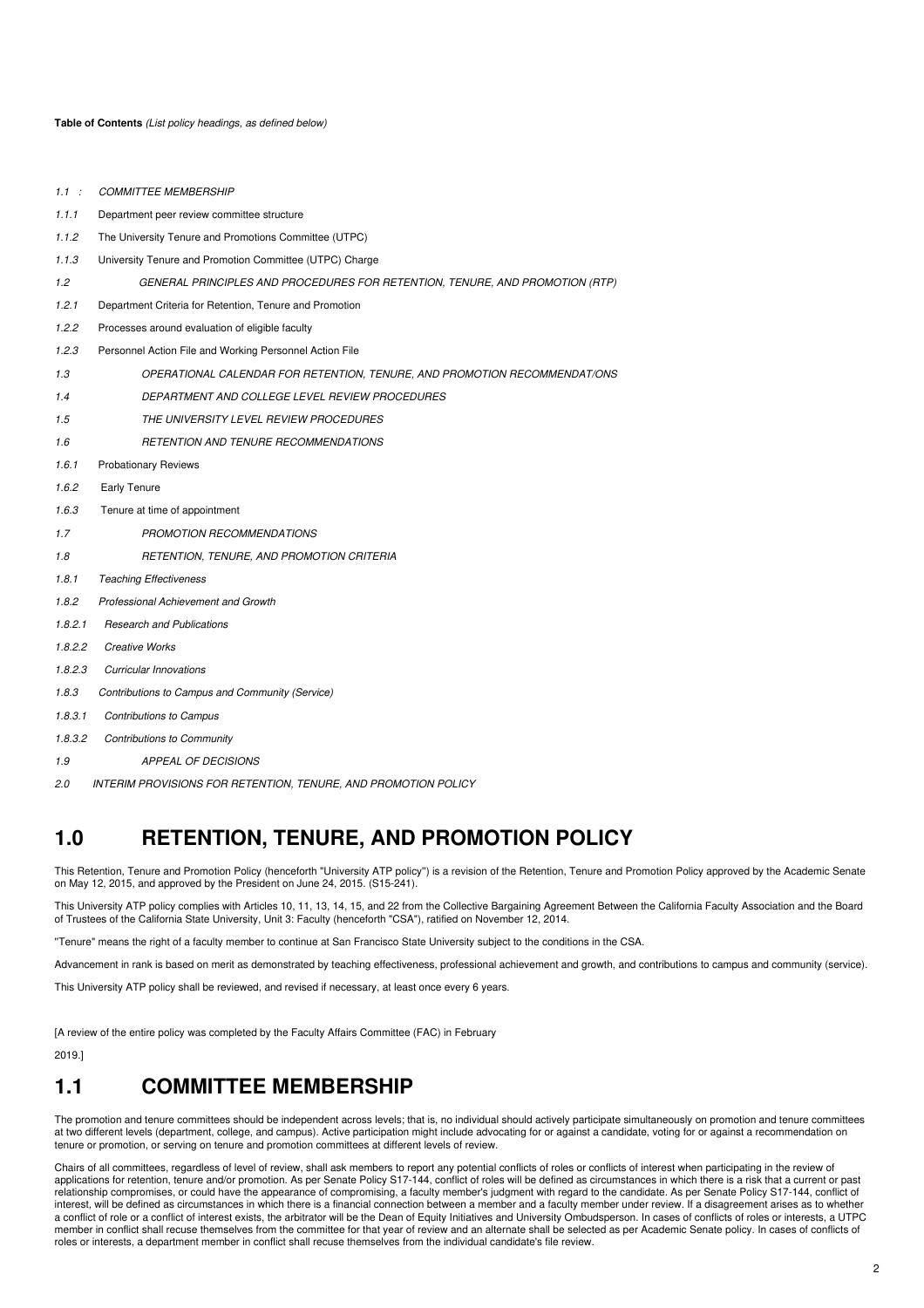# **1.1.1 Department peer review committee structure**

Department peer review committees, also identified in this policy as "RTP committees," shall be elected by secret ballot by probationary and tenured faculty in the department from among the tenured full-time faculty. Faculty being considered for promotion and/or tenure are ineligible to serve on department peer review committees. Faculty on leave are eligible to serve only if they are willing to serve throughout an academic year. At the request of the department, the President or designee may agree that faculty participating in the Faculty Early Retirement Program may be eligible to serve on a department peer review committee. Department peer review committee members must have a higher rank than those faculty being considered for promotion.

Departments shall have RTP committees that consist of at least three members. Department peer review committee members shall serve a three-year term of office and may be<br>elected for subsequent terms. Provision shall be mad committee and at least two persons on a five-or-more-member committee. In the event a committee member cannot fulfill the term of office, a substitute shall be selected through the standard election procedures to fill out the remainder of the unfulfilled term.

Departments may elect one department peer review committee for retention, tenure, and promotion decisions or elect separate department peer review committees for retention, tenure and/or promotion.

When there are too few eligible faculty to serve on the department peer review committee within the department, the department shall elect members from among the tenured full time faculty in related academic disciplines.

Faculty holding joint appointments shall be reviewed by tenured faculty from each department in which the individual holds an appointment. The review may be conducted by each department separately or by one committee with representation from each department.

The department chair is ineligible to serve as a member of the committee, or to participate in department peer review committee deliberations. They shall make a separate and independent recommendation on each retention, tenure, or promotion case under consideration. However, when a department chair is under review for retention, promotion and/or tenure, or when they are not currently at a higher rank than the faculty under review, they may not make separate and independent chair level recommendations for faculty under review in their department.

# **1.1.2 The University Tenure and Promotions Committee (UTPC)**

The University Tenure and Promotions Committee (henceforth "UTPC") shall consist of five members, elected according to the following procedures. UTPC members must be tenured Professors. However, the President or designee may agree that faculty participating in the Faculty Early Retirement Program be eligible to serve. The chair shall receive one course release for two semesters, and the remaining members shall receive one courserelease for one semester. During the spring semester, one tenured Professor from<br>each unit (College or Library) that does not have a m Academic Senate. An all-university election shall be held by the end of April to elect the members of UTPC from the pool of nominees. Each faculty person may vote for as many persons as there are vacant seats in this election. Those receiving the highest vote tally shall be elected to the committee. Incase of a tie vote for the last seat, a runoff election between the tied candidates shall be conducted.

College deans, University and College administrators, department chairs, and school directors who have responsibility for RTP review, and members of department peer review committees, members of the AcademicSenate and Academic Freedom Committee are not eligible to serve on UTPC.

In the event a College or the Library does not have at least two eligible tenured Professors or Librarians, the unit shall have the option of recommending its nominee to the University election from the pool of eligible tenured Professors University-wide. The College or Library shall decide upon its nominee through a unit election process.

If a vacancy occurs on UTPC after the University election, the person with the next highest number of votes in the University election shall be appointed. If there is not an available candidate with the next highest number of votes, then the Academic Senate will hold a special election to fill the vacancy.

Each member of UTPC serves a term of two years. Members may succeed themselves in office but cannot serve for more than four consecutive years.

The members of UTPC shall elect one of their members to serve as chair. The chair's term is one year.

UTPC may participate in meetings having to do with general promotions policies and processes where such meetings or communication sessions do not involve discussion of individual cases.

## **1.1.3 University Tenure and Promotion Committee (UTPC) Charge**

The UTPC has the following responsibilities:

1. The UTPC will consider recommendations from the department RTP committee, from the department Chair, and from the Dean concurrent with the Provost's review of those recommendations.

2. All cases will be carefully and completely reviewed. The Committee will pay special attention to caseswhere there is disagreement between the Dean, the Chair and/or the department RTP committee. Such cases will be carefully and completely reviewed.

3. The recommendations from prior levels will be examined to be certain that procedures and criteria have been correctly followed.

4. The Committee will have the authority to consider all materials in the Personnel Action file and Working Personnel Action File (henceforth "PAP' and 'WPAP') and compare it with departmental RTP criteria.

5. The Committee will be aware that departmental criteria for tenure and for promotion may differ and will pay attention to both.

6. All UTPC considerations must correspond with department RTP criteria (Department RTP policy).

7. The UTPC and the Provost will confer before making their recommendations to the President.

# **1.2 GENERAL PRINCIPLES AND PROCEDURES FOR RETENTION, TENURE, AND PROMOTION (ATP)**

These principles and procedures apply to all eligible faculty unit employees, who are referred to as "faculty members" in this document. In this document, the term "dean"<br>includes all College deans and the University Libra

## **1.2.1 Department Criteria for Retention, Tenure and Promotion**

It is the responsibility of the department to establish clearly the department's expectations for retention, tenure, and promotion (department RTP criteria) consistent with this<br>University RTP policy. Department RTP criter the college and the Dean of Faculty Affairs and Professional Development, and must be approved by the Dean of their college and the Provost and Vice President for Academic Affairs, via the Dean of Faculty Affairs and Professional Development. Departments should develop criteria for demonstrating professional ethics and principles, and accepting responsibility for working effectively with colleagues to achieve department, college and university goals.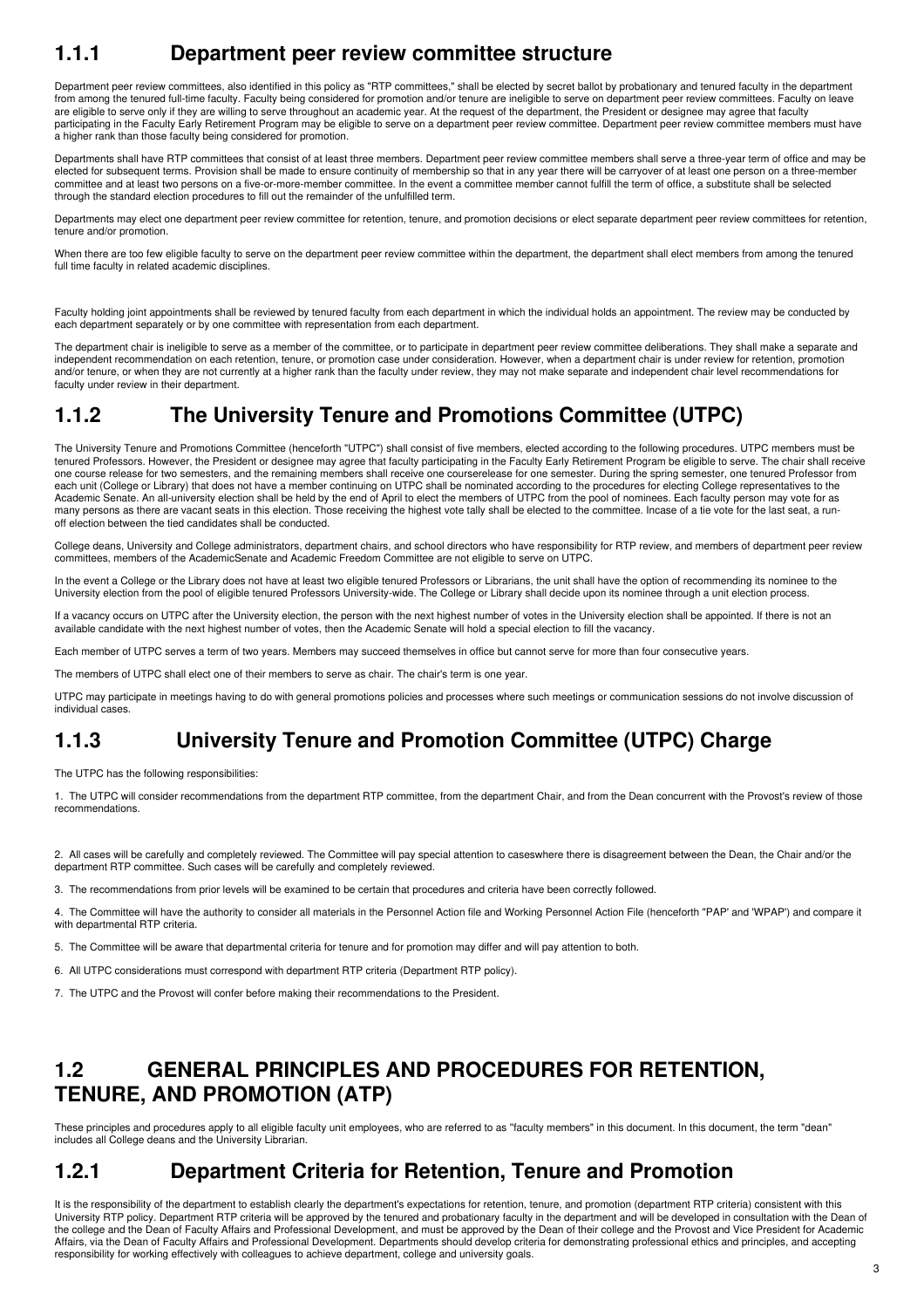The department is also responsible for making clear in its departmental criteria, the requirements for documenting the quality and relevance of the work accomplished, including an articulation of forms of peer review relevant to its discipline.

If external reviews for tenure and promotion are included within departmental criteria, those criteria should establish guidelines and a process for soliciting such reviews for tenure, promotion to Associate Professor and Professor. Faculty candidates may request external reviews to be solicited by their departmental RTP committee and included prior to the closing of their **WPAF** file.

It is further the responsibility of the department to review, and revise if necessary, its expectations and criteria for retention, tenure and promotion at least once every 6 years. Revisions of departmental ATP criteria must be approved by a simple majority of the tenured and probationary faculty in the department, the Dean of the college and the Provost and Vice President for Academic Affairs, via the Dean of Faculty Affairs and Professional Development. When revisions are made to the departmental criteria, departments shall include provisions,

within the revised departmental criteria, that allow probationary faculty to choose once between existing criteria and new criteria.

### **1.2.2 Processes around evaluation of eligible faculty**

All eligible faculty shall be evaluated solely according to the criteria and procedures contained in this University RTP policy, the departmental RTP criteria, and the CBA. This University RTP policy as well as the departmental RTP criteria shall be provided by the department chair to eligible faculty no later than 14 days after the first day of instruction of the academic term. In the spring semester prior to commencement of the annual evaluation, the department RTP committee shall meet with eligible faculty to provide assistance with the departmental RTP criteria under which they will be evaluated. Department RTP policies and the membership of the current year's retention, tenure, and promotions committees shall be forwarded to the Academic Senate, the University Tenure and Promotions Committee, the Dean of Faculty Affairs and Professional Development and the College dean according to the deadline on the Executive Calendar.

All committee deliberations are always confidential, unless superseded by the current CSU executive orders.

Recommendations regarding retention, tenure, and promotion are confidential except that the affected faculty member, department RTP committee, department chair,<br>dean/university librarian, UTPC, and the Provost shall have a

## **1.2.3 Personnel Action File and Working Personnel Action File**

The faculty member being reviewed is responsible for the preparation and submission of an up to-date curriculum vitae and all materials they wish to have considered prior to the date the file is closed.

It is the obligation of every person involved in the evaluation process to make a diligent effort to obtain factual evidence, to verify the accuracy of data offered, and to evaluate the performance of the faculty member under consideration. Department peer review committees, department chairs, and administrators are responsible for identifying materials related to the evaluation not provided by the faculty member and for placing these materials in the WPAF prior to the date the file is closed. Reviews and recommendations for the purpose of decisions relating to retention, tenure, and promotion shall be based solely on material contained in the WPAF and the Personnel Action File (henceforth "PAF"). Faculty members shall have access to all materials to be placed in the WPAF at least five days prior to such placement.

The WPAF shall be defined as that portion of the PAF specifically generated for use in an evaluation cycle. Guidelines for preparing WPAFs are provided by the Office of Faculty Affairs in the handbook titled Preparing for Tenure and Promotion. Revisions to the handbook will be made in consultation with the Academic Senate and be in compliance with the CBA and this University RTP policy. The WPAF contains the faculty member's materials and index, student evaluations of teaching effectiveness, and all other information provided by faculty, students, academic administrators, and others who must be identified by name. When submitted, the WPAF should contain the following:

Cover sheet

• Curriculum vitae (candidates are encouraged to use the curriculum vitae format provided by the Office of Faculty Affairs in its handbook Preparing for Tenure and Promotion)

• Department/Program RTP criteria

Beports and rebuttals, if any, from all prior substantive reviews at San Francisco State of candidates applying for tenure and promotion (for promotion, only reports and rebuttals from previous promotionreviews)

- Candidate rebuttal to dean's recommendation (if any)
- Dean's recommendation
- Candidate rebuttal to chair's recommendation (if any)
- Department chair's recommendation
- Candidate rebuttal to department peer review committee recommendation (if any)
- Department peer review committee recommendation and report

• Candidates are encouraged to provide a self-statement of teaching effectiveness, professional achievement and growth, and contributions to campus and community that provides an introduction to the candidate's accomplishments. The goal of the self statement is to provide an introduction of the candidate's materials within each area for subsequent levels of review. It should provide a context for understanding the candidate's accomplishments within each area. It is recommended that the statementfor each area (effectiveness in teaching or area of primary assignment, professional achievement and growth, and contributions to campus and community) not exceed 750 words.

A set of materials representing evidence of the candidate's accomplishments in teaching effectiveness or area of primary assignment, professional achievement and growth, and contributions to campus andcommunity.:.

All information provided by faculty, students, academic administrators and others must be identified by the name of the source. Routine student evaluations, however, remain anonymous and are identified only by their course, section, and semester. Any student communications other than these routine evaluations must be identified by name.

The chair of the department peer review committee is responsible for the generation and maintenance of the WPAF until the file is forwarded to the department chair. The chair of the department peer review committee shall complete the appropriate sections of the ATP Cover Sheet and insert it in the WPAF prior to forwarding the file to the next level of review. At each level of review, the ATP Cover Sheet shall be completed for that level of review.

The WPAF shall be considered complete with respect to documentation of performance for the current cycle of review on the date published in the Executive Calendar. After this date, the insertion of new material into the WPAF shall be limited to those items that became accessible only after this deadline and have been approved for inclusion by the department ATP committee. The candidate may appeal determinations to the College Leave with Pay Committee. Any material inserted after the deadline shall be returned to all earlier levels of review for evaluation and comment beginning with the department peer review committee.

The candidate is responsible for -tRe identifying ef materials they wish to be considered and for the submission of such materials as may be accessible to them. Department peer review committees and administrators are responsible for identifying and providing materials relating to evaluation that are not provided by the candidate. If the department<br>chair, the dean, Provost and Vice President which the requisite documentation should have been provided. Such material shall be provided in a timely manner.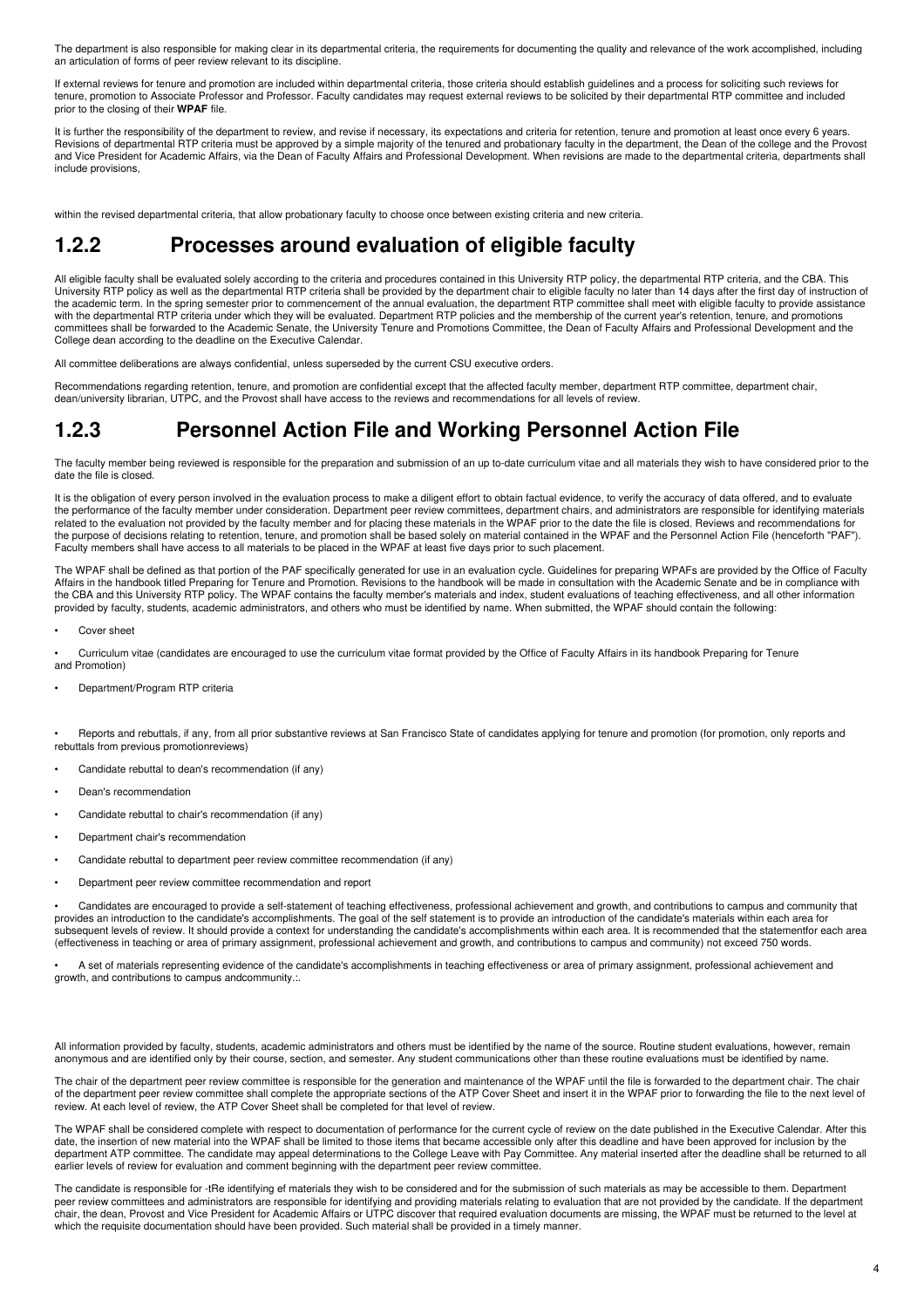After the closing of the WPAF, a request for an external review of materials submitted by a faculty member may be initiated at any level of review by any party to the review. External review is defined as off-campus impartial evaluation of materials in the WPAF. Such a request shall document the special circumstances that necessitatean outside reviewer and the nature of the materials needing the evaluation of an external reviewer. The request must be approved by the President or designee with the concurrence of the candidate.

In the event the President makes a decision regarding retention, tenure, or promotion for reasons other than the professional qualifications, work performance, or personal attributes of the faculty member as documented in the WPAF, then these written reasons must be given to the faculty member immediately and inserted in the PAF.

## **1.3 OPERATIONAL CALENDAR FOR RETENTION, TENURE, AND PROMOTION RECOMMENDATIONS**

Dates for the closing of the WPAF and the submission of reviews and recommendations to the next level of review shall be determined annually and published in the Executive **Calendar** 

There shall be a minimum of two weeks for review at successive levels. All cases involving tenure and promotion must allow a minimum of one month total for consideration by both the Provost and the President. All evaluations shall be conducted and completed within the period of time specified by the Executive Calendar. The WPAF shall be forwarded in a timely manner to the next level of review. If any level of a retention, tenure, or promotion review has not been completed within the specified period of time the review shall be automatically transferred to the next level of review or appropriate administrator and the faculty member shall be so notified.

#### **Notification of Retention, Tenure, and Promotion Decisions**

Faculty in their first and second year of probation shall be notified of the final decision on retention by February 15. The decision shall be for retention or termination.

Faculty in their third, fourth, fifth, and sixth years of probation shall be notified of retention, appointment with tenure, or terminal year appointment by June 1. If tenure is awarded, the letter shall indicate the effective date, which is the beginning of the academic year following the year in which tenure is awarded.

Terminal year appointments are limited to probationary faculty who have served a minimum of three (3) years of probation.

Faculty being considered for promotion shall be notified no later than June 15. If promotion is awarded, the letter shall indicate the effective date, which is the beginning of the academic year following the year in which promotion is granted.

## **1.4 DEPARTMENT AND COLLEGE LEVEL REVIEW PROCEDURES**

The main responsibility for evaluating and interpreting the significance of a candidate's endeavors and performance must reside with the department peer review committee, department chair, and College dean. These three parties to the retention, tenure, and promotions processes must meet this responsibility in order for the processes to function at an acceptable professional level.

At the beginning of the fall semester, the college office shall access the online report for faculty eligible for retention, tenure and promotion. For promotion decisions, the College deans shall notify in writing eligible faculty, department peer review committees, and department chairs.

Faculty members who are eligible for review for promotion but decline to be considered must notify the department chair, department peer review committee, College dean, UTPC and Dean of Faculty Affairs and Professional Development in writing that they do not wish to be

considered. Candidates for promotion may withdraw without prejudice from consideration at any level of review.

The department peer review committee shall notify all eligible faculty of the evaluation criteria and procedures (including due dates) prior to the beginning of each annual evaluation process. These criteria and procedures must be adhered to throughout the process.

The department peer review committee shall assemble all information relevant to the evaluation by the closing date published in the Executive Calendar, as described in Section 1.2, General Principles and Procedures for Retention, Tenure, and Promotion. All information considered by the department peer review committee, except routine student evaluations, must be identified by the name of the source.

For all faculty members with teaching assignments, Student Evaluations of Teaching Effectiveness (SETEs) for all classes taught shall be placed in the WPAF.

Evaluation reports and recommendations shall be approved by a simple majority of the membership of the department peer review committee. Abstentions shall be counted as a no vote.

Upon completion of its deliberations, the department peer review committee shall prepare a written report summarizing the data sources used, the nature of its evidence, its evaluation of the evidence, and its concluding recommendations. The department peer review committee shall sign and give its report and recommendations to the faculty member prior to forwarding it to the next level of review. Whenever a candidate is not recommended for retention, tenure, or

promotion by the department peer review committee, the committee must provide thecandidate, in writing, with its reasons for recommending against retention, tenure or promotion. If the decision is against promotion, then the committee must specify ways in which the candidate must improve in order to merit promotion. The faculty member shall sign and date receipt of their copy.

The department chair shall prepare a separate recommendation. It shall be their duty to give a copy of this recommendation to the faculty member before forwarding it and the WPAF to the dean.

Differences of opinion and problems of communication should be resolved to the extent possible at the level of origin before being forwarded to the next level of review. In the event of disagreement between the department peer review committee and the department chair's recommendation or between the dean and the department peer review committee or the chair, the dean shall attempt to secure resolution through consultation with department peer review committee and the department chair.

The dean shall prepare a separate recommendation, and shall give a copy of the recommendation to the faculty member prior to forwarding the WPAF and recommendation to the Provost and Vice President for Academic Affairs and UTPC.

At each level of review, the faculty member shall be given a copy of the recommendation prior to forwarding to the next level of review. At all levels of review, the faculty member shall have the right to respond or submit a rebuttal statement in writing no later than ten (10) calendar days following receipt of the recommendation. A copy of the response or rebuttal statement shall become part of the WPAF prior to being forwarded to the next level, and shall be sent to any previous levels of review. Upon request, the faculty member may be provided an opportunity to discuss the recommendation with the recommending party. The right to rebut or to request a meeting shall not require alteration of the timelines.

# **1.5 THE UNIVERSITY LEVEL REVIEW PROCEDURES:**

#### **FOR RETENTION DECISIONS:**

The decision for retention of candidates rests with the President, or designee. As the President's designee, theProvost may authorize reappointments in consultation with the college dean and others as required in eachinstance.

# **FOR TENURE AND PROMOTION DECISIONS:**

Each level of review will have access to the WPAF according to the RTP calendar.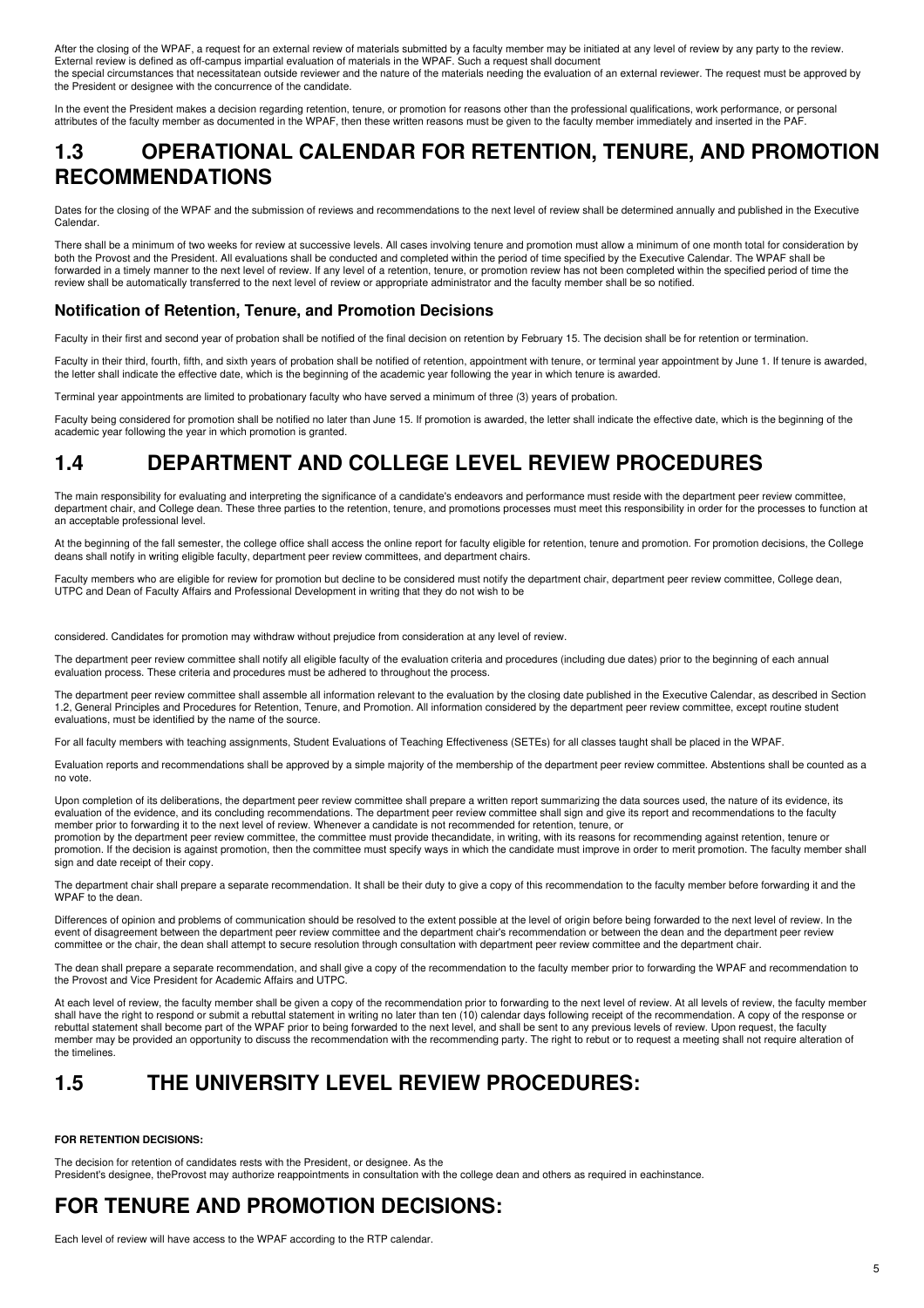Tenure and promotion decisions are made by the University President. At the University level, the WPAF is reviewed by UTPC and by the Provost and Vice President for Academic Affairs. UTPC and the Provost and Vice President for Academic Affairs shall each review the recommendations from previous levels and the WPAF and prepare the recommendations for the President. Copies of their separate recommendations and reasonstherefore shall be sent to the candidate ten days prior to forwarding the WPAF to the President, according to deadlines published in the Executive Calendar. Recommendations shall be made as early in the year as possible and shall be forwarded to the President no later than May 15.

UTPC and the Provost and Vice President for Academic Affairs shall meet to discuss their recommendations prior to forwarding their final recommendations to the candidate and the President. The President shall meet together with UTPC and the Provost and Vice President for Academic Affairs to discuss their recommendations prior to making their final decision

All proceedings of UTPC are conducted in strict confidence. No member of UTPC is authorized to divulge any information with regard to Committee deliberations or meetings with the Provost and Vice President for Academic Affairs or the President to any person outside the Committee. Although abstentions are not votes, and they have no effect on the determination of a majority of the votes cast, promotion evaluation reports and recommendations shall be approved by a simple majority (3 out of 5) of the committee membership.

The President shall state their reasons for approval or denial in their letter of decision.

At the end of the tenure and promotions process, after tenure and promotions decisions have been announced,a copy of the WPAF and copies of the President's letter informing faculty of his/her their\_decision shall be sentto the official PAF in the Faculty Records Office.

Following the final promotions announcement by the President, the University Tenure and Promotions Committee shall report to the Senate the number of its positive and negative recommendations. This report may also call attention to ways in which the promotions operations may be improved. The report must be signed by all Committee members.

### **1.6 RETENTION AND TENURE RECOMMENDATIONS**

There will be an annual review of each probationary faculty member by the department peer review committee, the department chair, and the dean for the purpose of recommending retention, termination, terminal year appointment, or tenure to the Provost and Vice President for Academic Affairs.

The purpose of retention and tenure review is to assess the probationer's performance against this University RTP policy and departmental RTP criteria in order to make personnel recommendations and to provide helpful information to the candidate about performance expectations. The quality of the review is dependent upon the department peer review committee and chair taking full responsibility for conducting the review at the departmental level and upon the candidate's understanding that they are an integral part of the evaluation process and must provide requested information on time and in the format specified.

### **1.6.1 Probationary Reviews**

The first year review will, of necessity, occur during the first semester of probation. This review shall be limited to a recommendation for retention or termination. The purpose of this review is to discuss with thefaculty member the department's criteria for retention, tenure, and promotion, the content and organization of the WPAF, and this University ATP policy.

The second year review will be based upon performance during the first year of probation. It shall contain an evaluation of teaching effectiveness and any other descriptive material or commentary relevant to theother retention criteria. The recommendation shall be for retention or termination.

The third year review shall be an update of the second year review. An update should include a revised curriculum vitae (C.V.). The recommendation shall be for retention or reappointment for a terminalyear.

d) The fourth year review shall be a comprehensive evaluation of the first three years of probation addressing all criteria for retention. The recommendation shall be for retention or reappointment for a terminal year.

e) The fifth year review shall be an update of the fourth year review. An update should include arevised curriculum vitae (C.V.). This review will identify any recurring problems that must be resolved prior to a tenure decision. The recommendation shall be for retention or a terminal year appointment.

f) The sixth year review shall be a comprehensive summative evaluation of the preceding five years of probation according to all criteria for tenure. The recommendation shall be for tenure or a terminal yearappointment.

g) ghe RTP committees reserve the right to perform a comprehensive evaluation in years when a comprehensive review is not required by this policy.<br>The RTP committee shall notify the candidate by the end of the preceding ac comprehensive evaluation in any year.

# **1.6.2 Early Tenure**

The President in special circumstances may award tenure earlier than the normal six-year probationary period. A recommendation for the award of early tenure shall be accompanied by a comprehensive evaluation of the entire probationary period according to all the criteria for tenure.

A probationary faculty member may request review for tenure in any probationary year. Departments willinclude, in their departmental RTP criteria, clear guidelines as to what mi§-Rt

constitutes the special circumstances for a candidate to be recommended for early tenure.

A faculty member on a professional leave with pay shall, when otherwise eligible, accrue a maximum of one (1) year service credit as part of the probationary period. The granting of full or partial leaves without pay to probationary faculty is at the discretion of the department and dean.

If the maximum allowable time credited towards the probationary period has not been reached, probationary faculty on partial professional leave without pay shall be evaluated for retention and tenure according to the same procedures, criteria and time frames in effect for all probationary faculty. The time spent on a professional leave of absence without pay counts as part of the probationary period.

## **1.6.3 Tenure at Time of Appointment**

The President in special circumstances may award tenure at the time of appointment. Appointments with tenure shall be made only after an evaluation and recommendation by the

appropriate department and shall be based upon an assessment of performance prior to the time of appointment. The criteria to be used are the same as those for regular tenure and promotion and they are described below.

# **1.7 PROMOTION RECOMMENDATIONS**

A faculty member shall not normally be promoted during probation. A probationary faculty member shall normally be considered for promotion at the same time they are considered for tenure.

Promotion of a tenured faculty member shall normally be effective at the beginning of the sixth (6th) year after appointment to their current academic rank/classification. The performance review for promotion shall take place during the year preceding the effective date of promotion. This provision shall not apply if the faculty member has requested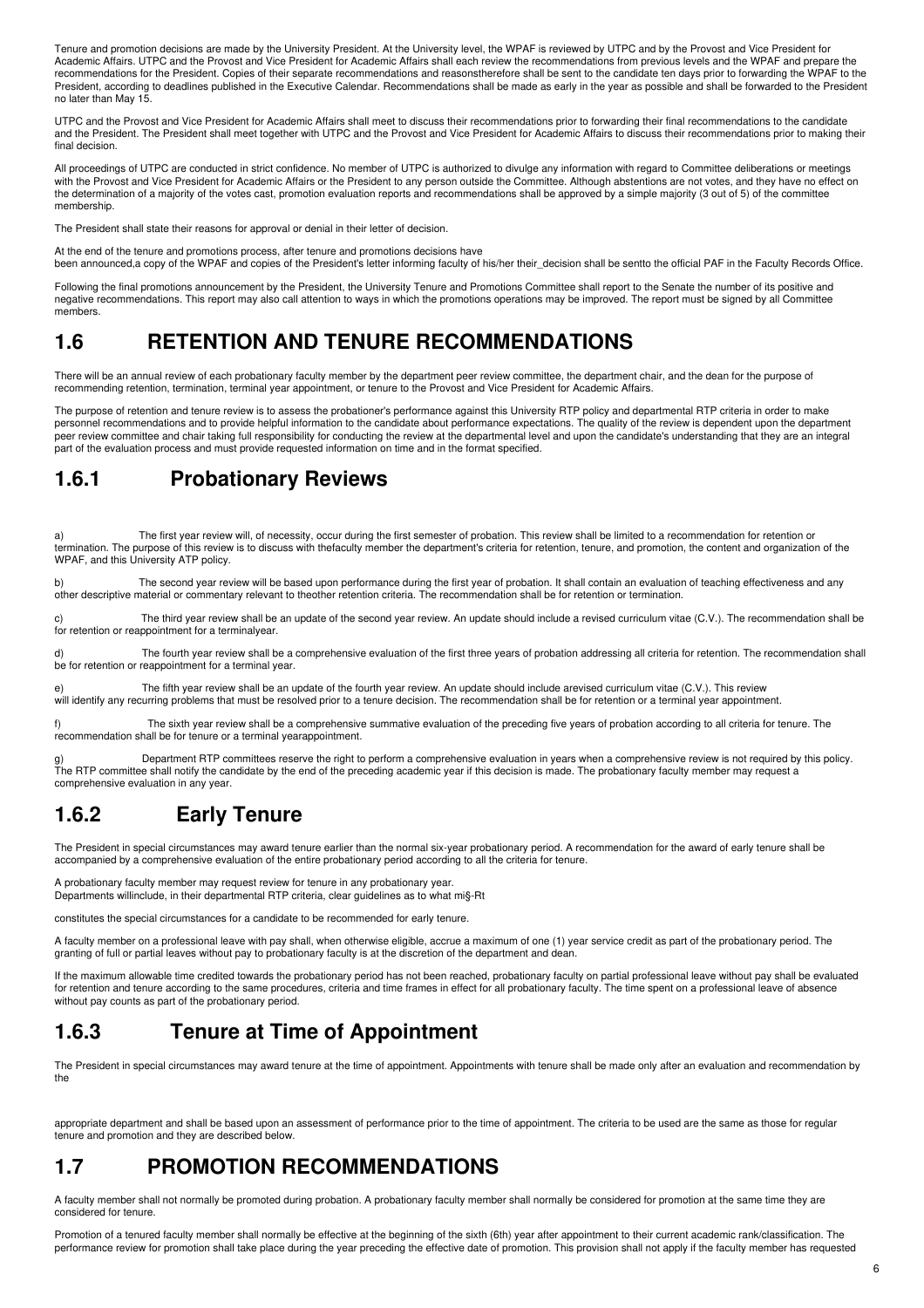in writing that they not be considered for promotion.

In some circumstances, a faculty member may, upon application and with a positive recommendation from their department or equivalent unit, be considered for promotion to Professor or Librarian equivalent prior to having satisfied the service requirements as described above.

Promotions may be granted to faculty who have been engaged in administrative activities outside the department. Such promotions must be made according to the procedures in this policy.

Activities while in current rank are of primary relevance to promotion considerations. Verifiable<br>accomplishmentswhile in the same rank at other institutions or equivalent accomplishments in a non-academic setting may be i have performed academic work comparable to that of faculty at therank to which they have been appointed, that work may be used toward promotion. Activities engaged in while in their former rank are relevant when they form part of a process that occurs, in part, while the candidate is in current rank.

## **1.8 RETENTION, TENURE, AND PROMOTION CRITERIA**

The following criteria are to be employed at all levels of decision-making in respect to retention, tenure, and promotion.

The criteria for retention, tenure, and promotion are divided into three areas (a) teaching effectiveness and/or primary assignment, (b) professional achievement and growth, and (c) contributions to campus and community. Candidates for retention, tenure, and promotion shall be evaluated on all criteria. For teaching faculty, excellence in teaching is required. For faculty whose primary assignment is other than teaching, excellence in the primary assignment is required. To merit tenure and/or promotion all candidates must<br>meet the standard of excellence normally expecte

Effective teaching is exhibited in the classroom, research laboratory, or in the community. It is demonstrated when faculty join with students to develop knowledge and skills through classroom experiences, scholarly research, creative activities, and community service.

Departments should decide the priority of non-teaching criteria.

Achievements in current rank should demonstrate promise of meritorious activities comparable to the achievements and services expected of faculty who serve at the rank to which the individual is to be promoted. The intensity of the evaluation process will vary in accordance with the academic position of the faculty member; thus, promotion to Professor requires more rigorous standards than promotion to Associate Professor, as determined by the department

RTP criteria. Department RTP criteria shall clearly define the expectations for promotion to Professor as distinct from the expectations for promotion to Associate Professor.

#### **1.8.1 Teaching Effectiveness**

An assessment of teaching effectiveness is required for every year of probation. A faculty member should maintain a scholarly level of instruction, show commitment to high academic and pedagogical standards, beeffective in instructing and advising students, guide and motivate students, and apply evaluative standards fairly and appropriately with respect to all students.

Assessment of teaching effectiveness must be based on evidence obtained systematically from students and colleagues as well as from the candidate. This evidence may be provided in a variety of ways:

• A scholarly level of instruction may be demonstrated by evidence such as continuing study, attendance at professional conferences and workshops, currency of course materials, and course and curriculum development, whether disciplinary or interdisciplinary.

• Commitment to high academic standards may be demonstrated by evidence such as written course requirements, evaluation procedures, and student performance.

• Commitment to high pedagogical standards may be demonstrated by evidence such as continued critical examination of one's teaching behavior, participation in instructional development seminars andworkshops, innovations in teaching techniques, and currency in instructional theory and research.

• Effectiveness in instructing students may be demonstrated by evidence such as student evaluations, comments, and letters; and peer review and observations of teaching.

• Effectiveness in advising may be demonstrated by evidence such as descriptions of the nature and extent of advising activities, student letters and interviews, and descriptions of thesis and special projectadvising.

• Effectiveness in guiding and motivating students may be demonstrated by evidence such as student evaluations, comments, and letters; examples of feedback given to students; and examples of willingness to confer with students.

• Fair and appropriate application of evaluative standards may be demonstrated by evidence such as student evaluations, comments, and letters.

The department, in making its evaluation of teaching effectiveness, must indicate the qualitative bases on which that judgment was made. A list of all courses taught, and those courses evaluated, should be included. If the data used to evaluate teaching effectiveness include student comments, a sample of this material shall be included. Data that have been summarized statistically (e.g., overall mean ratings) should be accompanied by the more detailed data (e.g., time means, course means, etc.) on which they were based. Comparative data may also be used, but should indicate the basis for comparison (e.g., department as a whole, faculty at the same rank, faculty teaching same or similar courses, candidate's ratings over time, etc.) This evaluation should also reflect the department's need for instruction at different levels, individualized and specialized instruction, and student advising.

Departmental criteria shall define how teaching effectiveness is evaluated. The documentation shall include classroom materials, syllabi, and student evaluations, and may include a range of peer evaluations, such as yearly classroom visits for probationary faculty and tenured faculty. Faculty members may request that additional peer evaluations be included in their WPAF.

For faculty whose primary assignment is other than teaching (e.g., audio-visual, department chairs, Library) and who do not have a separate retention, tenure, and promotion policy approved by the Academic Senate, primary emphasis shall be on effectiveness in assignment. Evidence of effectiveness in assignment must be based on systematically gathered data. The candidate's assignment must be clearly explained and documentation provided on the quality of performance. In addition, teaching effectiveness shall be evaluated in courses taught by the candidate.

#### **1.8.2 Professional Achievement and Growth**

Professional achievement and growth, disciplinary or interdisciplinary, may be exhibited in a variety of ways, including research, publications, clinics, and workshops, being the editor of a refereed professional journal, presentations to professional societies, development of new areas of expertise, attainment of new professional licenses or certification, creative work, curricular and/or programmatic innovation, unpublished manuscripts, or similar work in progress. Although in general, no single category of professional achievement and growth is viewed as more important than others, individual departments may emphasize one category as more important than another within the framework of the department's needs and service to the students, and this emphasis shall be considered in the evaluations.

#### **1.8.2.1 Research and Publication**

Descriptions of publications, presentations to professional societies, research projects or unpublished manuscripts, or copies of said works, shall be included in the WPAF. Scholarly evaluations of such works may also be included. If external reviews of such works are included within departmental ATP criteria, the department peer review committee may obtain such reviews and evaluations after reaching agreement with the candidate about the appropriateness of the reviewers. (See also Section 1.2 regarding external review of materials in the WPAF.) The department peer review committee should include in its report assessment of the quality of the candidate's work.